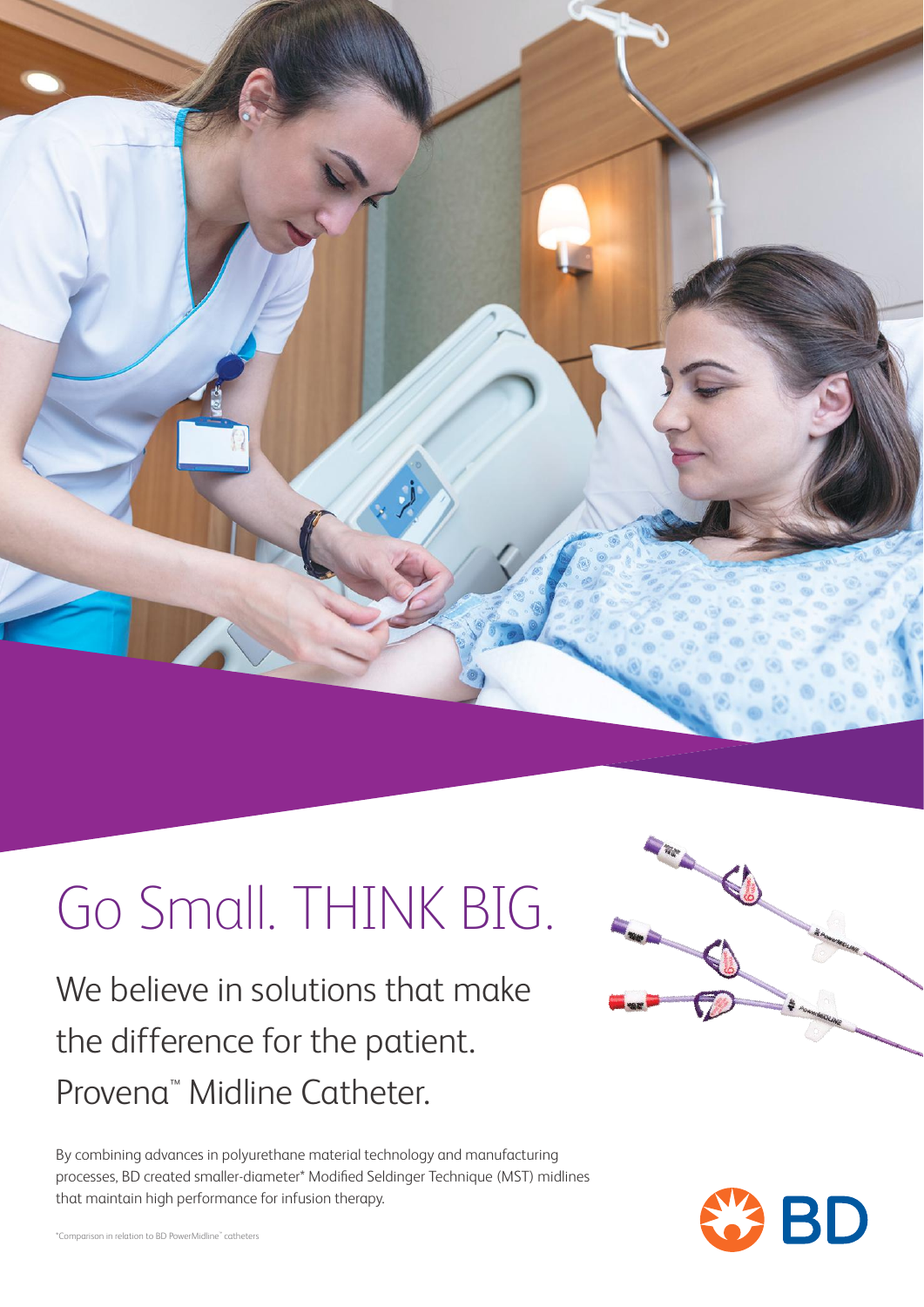**Patients rely on you, the clinician, to help make them better. When determining the appropriate Vascular Access Device, clinical guidelines recommend selecting the configuration with the smallest outer diameter and the fewest number of lumens needed for the prescribed therapy.1**



**3 Fr Single Lumen (SL) 6 mL/sec max flow rate3**



**4 Fr Dual Lumen (DL)**

**6 mL/sec max flow rate3**



| <b>Product Code</b> | <b>Description</b> | Quantity  |
|---------------------|--------------------|-----------|
| S64153118           | Basic kit          | 5/case    |
| S64153208           | Bedside kit        | $3/c$ ase |

| <b>Product Code</b> | <b>Description</b> | <b>Quantity</b> |
|---------------------|--------------------|-----------------|
| S64244118           | Basic kit          | $5/c$ ase       |
| S64244208           | Bedside kit        | $3/c$ ase       |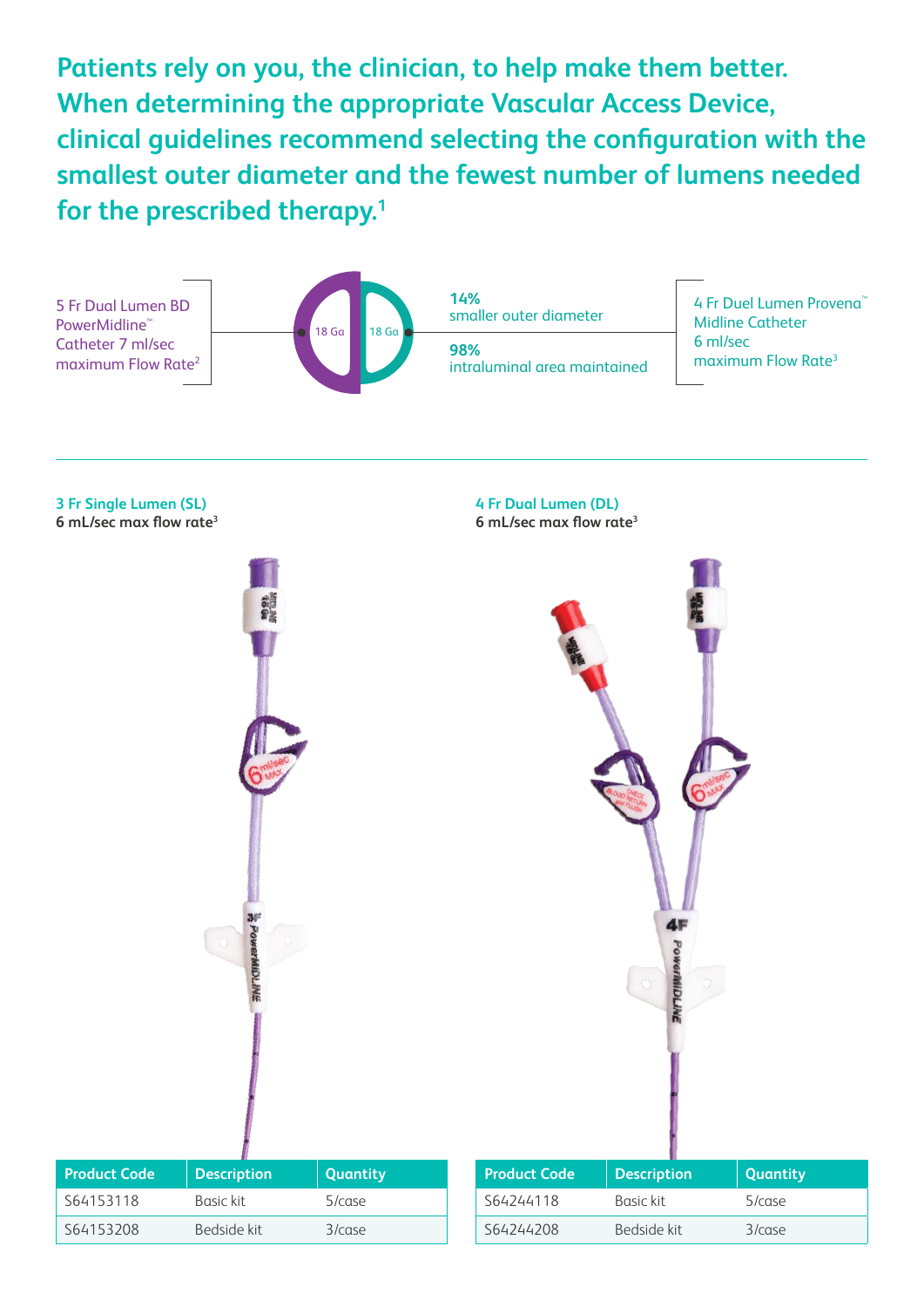# **Components included in the Basic Kit**

| <b>Basic Kit</b>                     | Count |
|--------------------------------------|-------|
| Provena" Midline Catheter            | 1     |
| Syringe, 12mL                        | 1     |
| StatLock™ Stabilization Device       | 1     |
| Introducer, Safety PIVC, 20G         | 1     |
| Measuring tape                       | 1     |
| Flexura" Guidewire                   | 1     |
| Safety Scalpel                       | 1     |
| Needle, Introducer 21G               | 1     |
| End Cap                              | 1*    |
| MicroEZ <sup>"</sup> Microintroducer |       |



## **Components included in the Bedside Kit**

| <b>Bedside Kit</b>                                                         | Count          |
|----------------------------------------------------------------------------|----------------|
| Provena" Midline Catheter                                                  | 1              |
| Bouffant Cap, Large                                                        | 1              |
| Absorbent Towel                                                            | 1              |
| Syringe, 12mL                                                              | 1              |
| Syringe, 6mL                                                               | 1              |
| StatLock™ Stabilization Device                                             | 1              |
| <b>Aspiration Device</b>                                                   | 1              |
| Tape Strips (3 per)                                                        | 3              |
| Gauze, 10cm x 10cm (4in x 4in)                                             | 10             |
| Gauze, 5cm x 5cm (2in x 2in)                                               | 3              |
| <b>Measuring Tape</b>                                                      | $\overline{2}$ |
| Mask                                                                       | 1              |
| Adhesive dressing                                                          | 1              |
| Flexura" Guidewire                                                         | 1              |
| Gown                                                                       | 1              |
| Drape, Fenestrated, Full-Body                                              | 1              |
| End Cap                                                                    | $2^*$          |
| Needle, Safety Hypodermic, 25G                                             | 1              |
| (0.5mm OD x 25mm Length)                                                   |                |
| Cup, 2 fl oz                                                               | $\overline{2}$ |
| Tourniquet                                                                 | 1              |
| Gloves (1 Pair)                                                            | 1              |
| Safety Scalpel                                                             | 1              |
| <b>Scissors</b>                                                            | 1              |
| Needle, introducer, 21G                                                    | 1              |
| Drape, Absorbent                                                           | $\overline{2}$ |
| Needle, Safety Hypodermic, 25G<br>(0.5mm OD x 16mm Length)                 | 1              |
| MicroEZ <sup>™</sup> Microintroducer                                       | 1              |
| Needle Guides, 21G, Probe cov-<br>er, elastic bands, and conductive<br>gel | 1              |



\*Depending on the kit ordered, these component quantities will differ.